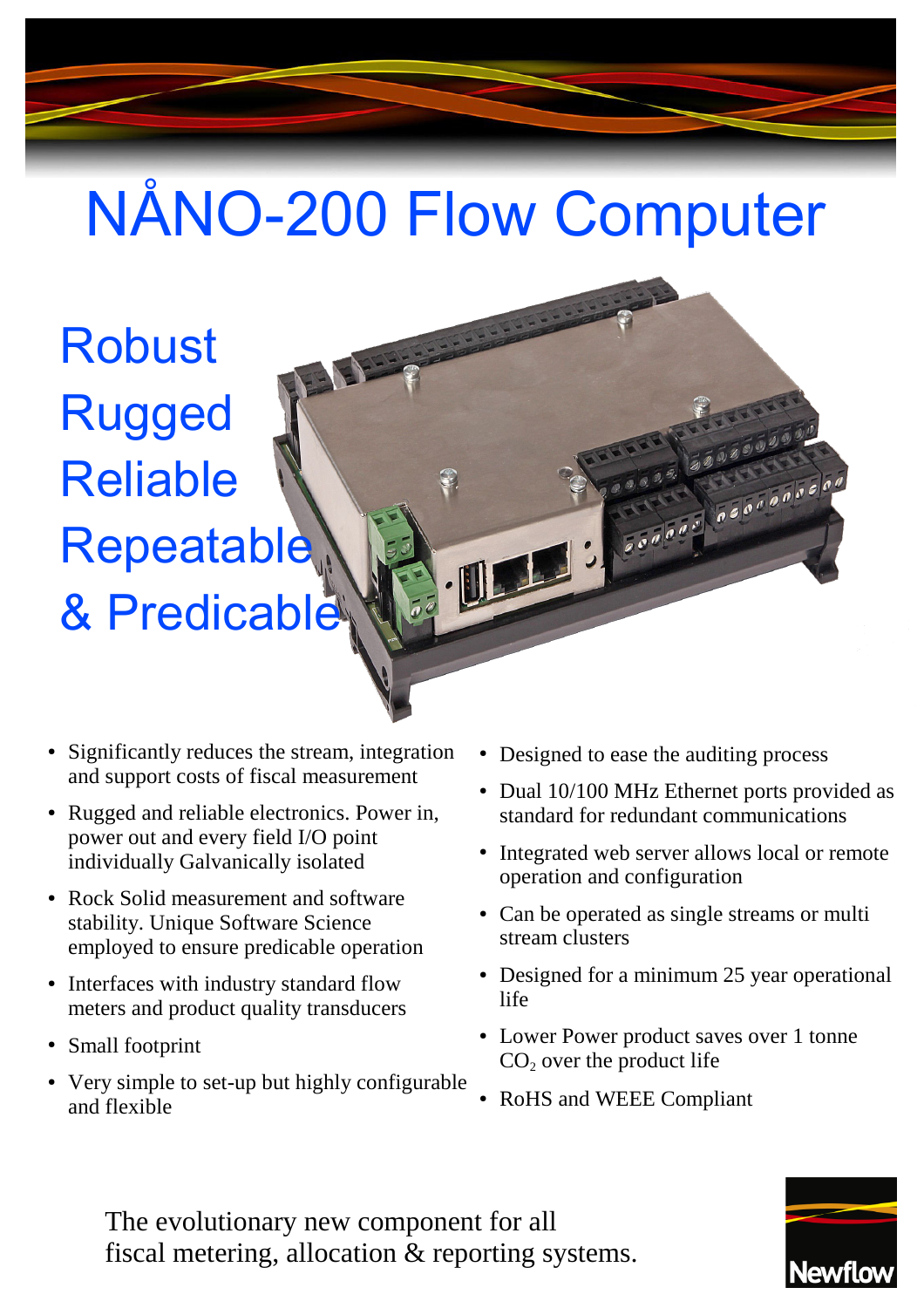

The NÅNO-200 has been designed in a holistic manner to be a well integrated system component, rather than an "island of data" as was the case with previous generation machines.

Communications and connectivity are at the core of the design. Access to data and reports locally and remotely are catered for easily using Internet Protocols (HTTP for browsing and XML for data retrieval). In addition legacy systems are supported with both Modbus serial and Modbus TCP.

The unique configuration method allows System Integrators the freedom to be able to customise the NÅNO-200 to an unprecedented degree, with the ability to customise existing applications, write new data blocks, and protect any IP added.

For simpler applications, much of the configuration can be done using the embedded web server, giving an optimum balance of simplicity and flexibility.

As a result, the total cost of ownership will be reduced as much as possible to the Oil and Gas companies, operators, integrators and auditors.

# **Connectivity**

#### **Communications**

- Two full featured and independent 10/100 MHz Ethernet controllers with dual link status indication
- Three Serial ports supporting data rates up to 115.2K baud using RS232, RS422 and RS485

#### **Analog Field I/O**

- Six fully independent isolated high resolution Analog inputs, utilising Voltage or Current mode inputs
- Two Analog inputs can be configured as 4-wire RTDs. These high accuracy temperature measurement inputs are also isolated

#### **Digital Field I/O**

● Isolated Dual Pulse meter inputs support true Level A, B or E operation modes up to 15KHz with line integrity checks

- So What is New? Dual Density meter input circuits measure periods to nanosecond resolution and are also isolated
	- Nine individually isolated Digital Inputs can be used as general purpose inputs (with fleeting change detection) or Sphere Switch detectors.
	- Eight individually isolated Digital Outputs can drive relays or be used as General Purpose outputs. Two outputs can also be configured as high speed pulse outputs up to 100 Hz

# Field Devices

#### **Primary Meters**

The NÅNO-200 is designed to work with almost all primary measurement elements including Turbines, PD meters and a suite of Gas DP meters such as Gas Orifice, Annubar, Venturi and V-Cone.

In addition, smart meters using Ultrasonic and Coriolis principles are catered for with pulse or serial interfaces.

#### **Product Quality Inputs**

The NÅNO-200 allows direct connection to a number of fiscal standard Gas Chromatographs over serial or Ethernet.

#### **Transmitters**

Pressure, Temperature and Differential Pressure devices can be utilised via 4-20 mA or 1-5 Volt signals, and 4-wire Temperature elements are supported.

Density inputs can be presented in both the Analog or the frequency domain.

#### **Meter Provers**

The NÅNO-200 can interface with conventional 2 or 4 switch bi-directional Provers as well as uni-directional variants.

In addition, Brooks, Calibron and Flow Management Devices small volume Provers can be used with dual chronometry to increase resolution. Alternatively, the increasing use of Master Meters is readily supported.

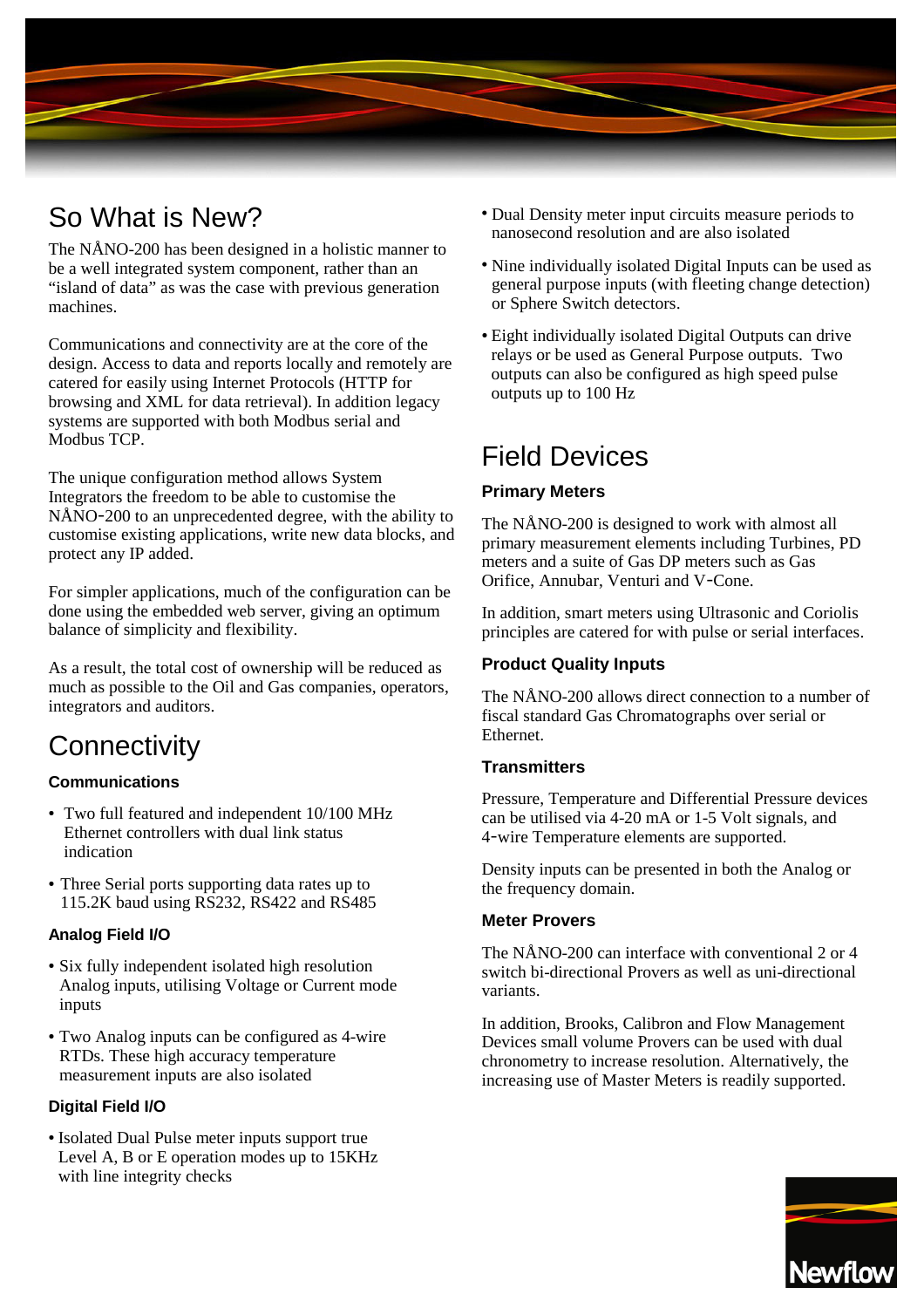#### **Configuration using NÅNOConf**

The NÅNOConf tool allows a user to:-

- select an appropriate application from the library
- transfer the application
- configure network settings

In-use field parameters and other system settings (time, date, printer) can then be configured using the built-in web server.

The use of Zero Configuration Networking allows NÅNO-200 units to be discovered and configured without manual operator intervention.

### **Customization using VC/Cure™**

System Integrators have full access to the VC/Cure™ environment. This flexible tool set is unique in that it allows the System Integrator to modify existing applications, or build new ones with unprecedented ease using both code and visual programming techniques.

VC/Cure Library Functions: Gas Calculations ISO 5167 – 1991, 1998, 2004 AGA3 – 2003

ISO 6976 – 1995

GPA 2172 - 2009 AGA5 – appended 2009 AGA8 – 1992, Detailed or Gross 1 & 2 AGA7 – 2006 Gas Turbines AGA10 – 2003 SoS

#### Liquid Calculations

API T5, 6, 23, 24, 53, 54 – 1952, 1980 API 11.2.1, 11.2.1M, 11.2.2, 11.2.2M API 11.1 2007

#### LNG and LPG

API Table 53E and 54E API 11.2.2 and 11.2.2M GPA TP15 & TP27

Proving Methods

Bi-Directional & Uni-Directional Compact (Brooks, Calibron, FMD) Master Meter